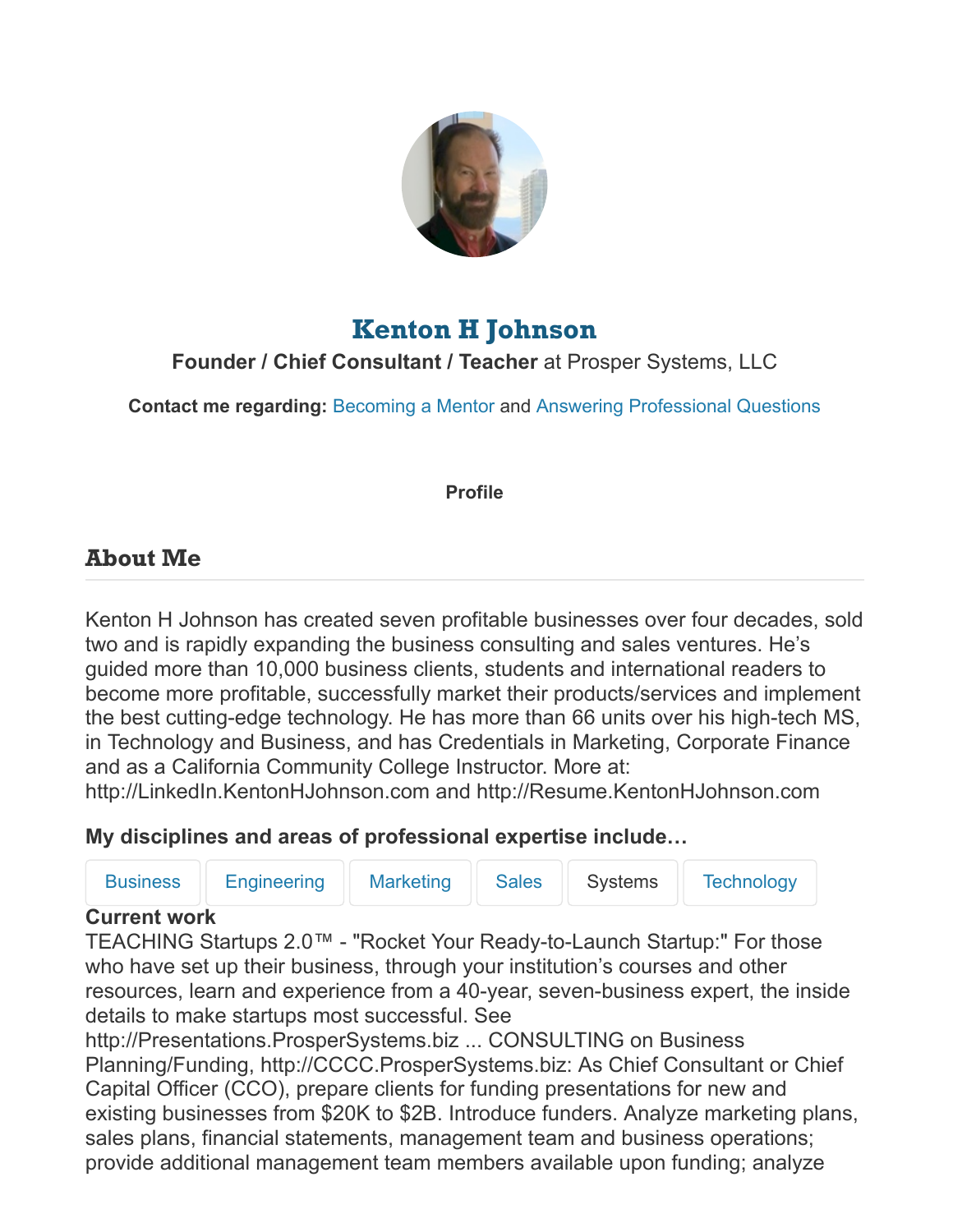document compliance; update all documents for presentation; develop funding presentation strategies and assist with presentation preparation; assist with funder negotiations; provide additional administrative services or personnel; and prepare for and sell the business at the best time and ROI.

#### **Contact me regarding...**

| Becoming a Mentor      | <b>Answering Professional Questions</b> |
|------------------------|-----------------------------------------|
| $\Box$ @KentonHJohnson |                                         |
| $\Box$ My Website      |                                         |

# **Education**

#### **[San Jose State University](https://chroniclevitae.com/institutions/2841)**

- **1972** Master of Science, Engineering, Systems, Inter-disciplinary
- **1970** Bachelor of Science, Engineeering, General

#### **University of Southern California, Los Angeles; University of Colorado, Colorado Springs/Boulder/Denver**

**1977** Post-Graduate - 66 units, Business, Technology

#### **University of Colorado, Denver; Wharton School, University of Pennsylvania, Philadelphia**

**2013** Certificate, Marketing, Coporate finance

# **Teaching**

For more than four decades, I've guided more than 10,000 business clients, students and international readers to become more profitable, successfully market their products/services and implement the best cutting-edge technology.

Taught 50 technical courses, US/Europe. Wrote and published 5 books, 4 journals, 5 websites, 2 blogs, and 100s of technical/business columns/articles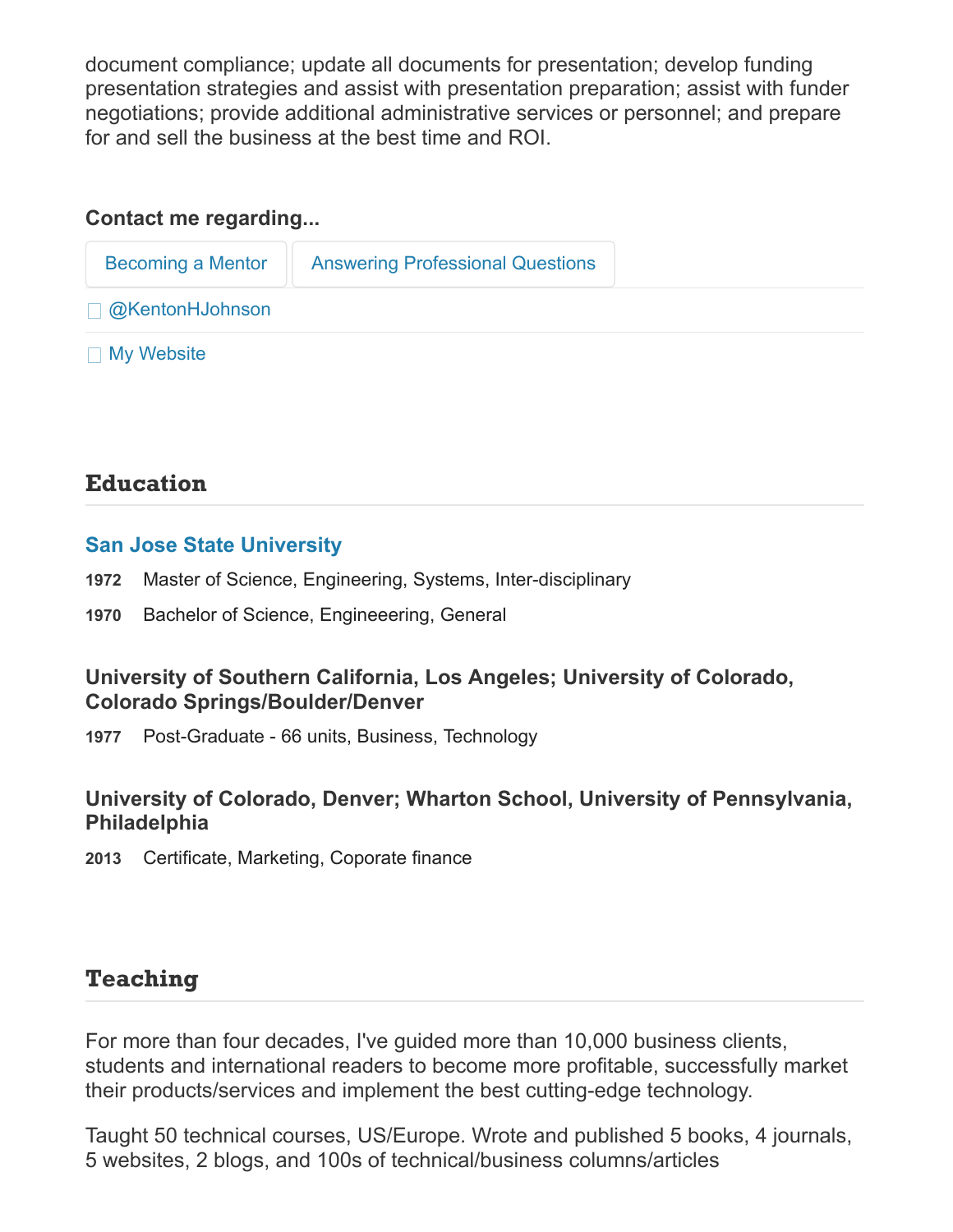**My teaching capabilities include…**

| <b>Business Development</b> | Expansions | Startups | Technology |
|-----------------------------|------------|----------|------------|
|-----------------------------|------------|----------|------------|

# **Experience**

### **Prosper Systems, LLC**

**1/2005 - Present** Founder / Chief Consultant / Teacher

#### **Excellent Houses, LLC**

**11/2004 - 12/2009** Managing Partner

#### **CompWellness Network**

**9/1996 - 1/2012** Founder / Director / Writer / Editor-in-Chief

### **High-Tech Marketing**

**1/1991 - 8/1996** Owner / Principal Consultant

#### **Engineering Computer Applications Inc**

**8/1978 - 12/1990** Owner / Principal Consultant / Editor-in-Chief / Seminar Teacher and Leader

#### **Denver Water Department**

**1/1976 - 8/1978** Scientific Consultant / Trainer

#### **Systems Development Corporation**

**3/1973 - 9/1975** Senior Analyst/Engineer

#### **US Air Force**

**8/1971 - 3/1973** Lieutenant, ELINT Programming

### **USDA Forest Service Transportation Systems Planning Development Project**

**9/1969 - 6/1970** Programmer / Analyst / Writer

### **City of San Jose Traffic Division**

**9/1967 - 8/1971** Chief Programmer / Documentor